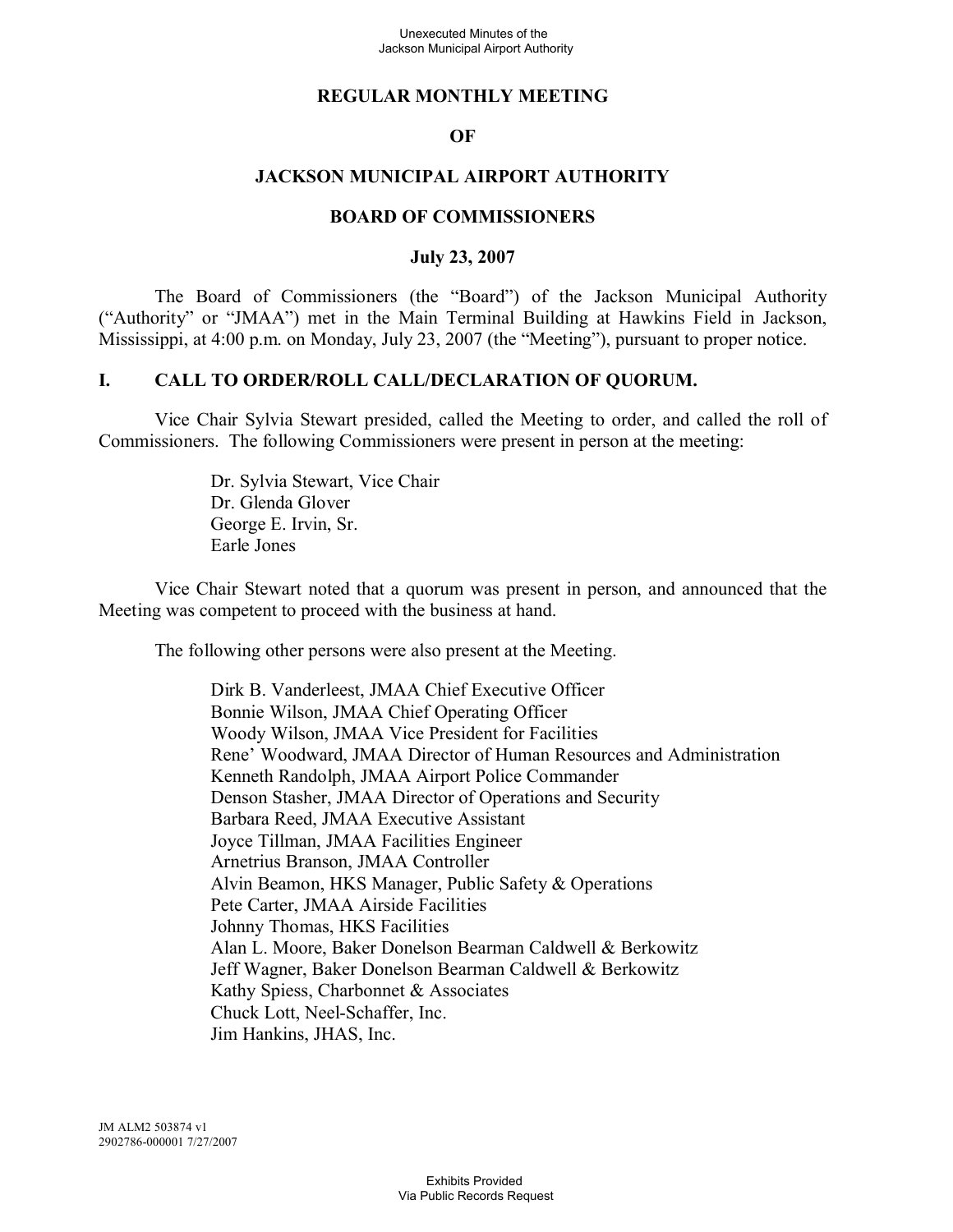Marian Hankins, JHAS, Inc. Lanell Kilpatrick, Jacobs Aircraft Company Mark Pyanov, AeroJackson

Vice Chair Stewart welcomed George E. Irvin, Sr., who had recently been nominated by Mayor Melton to serve on the Board and confirmed by the City Council.

# **II. APPROVAL AND EXECUTION OF MINUTES.**

### **A. Special Board Meeting on June 21, 2007.**

The Board considered the minutes of the Special Board Meeting on June 21, 2007.

After discussion, upon motion duly made by Commissioner Jones, seconded by Commissioner Glover, and unanimously approved by the affirmative votes of all Commissioners present, said minutes were approved as presented and directed to be filed in the appropriate minute book and records of the Authority.

### **III. PUBLIC COMMENTS.**

Mr. and Mrs. Hankins thanked the Board and staff of the Authority for security improvements at Hawkins Field.

### **IV. REPORTS.**

## **A. Chief Executive Officer.**

- 1. Airport Project Manager Summary, Ending June 30, 2007.
- 2. Airport Activity Statistics Report, Ending June 30, 2007.

Mr. Vanderleest directed the Board's attention to the Airport Project Manager Summary and the Airport Activity Statistics Report, as found in the packet distributed to the Board prior to the Meeting (the "Packet"), and discussed these Reports with the Board. A copy of the Packet is attached as an exhibit to the minutes of the Meeting.

- 3. Employee Recognitions.
	- a. Employee of the Month.
		- (1) Johnny Thompson, Equipment Operator, Facilities **Division**

Mr. Vanderleest recognized and commended Mr. Thompson as Employee of the Month for the month of July 2007.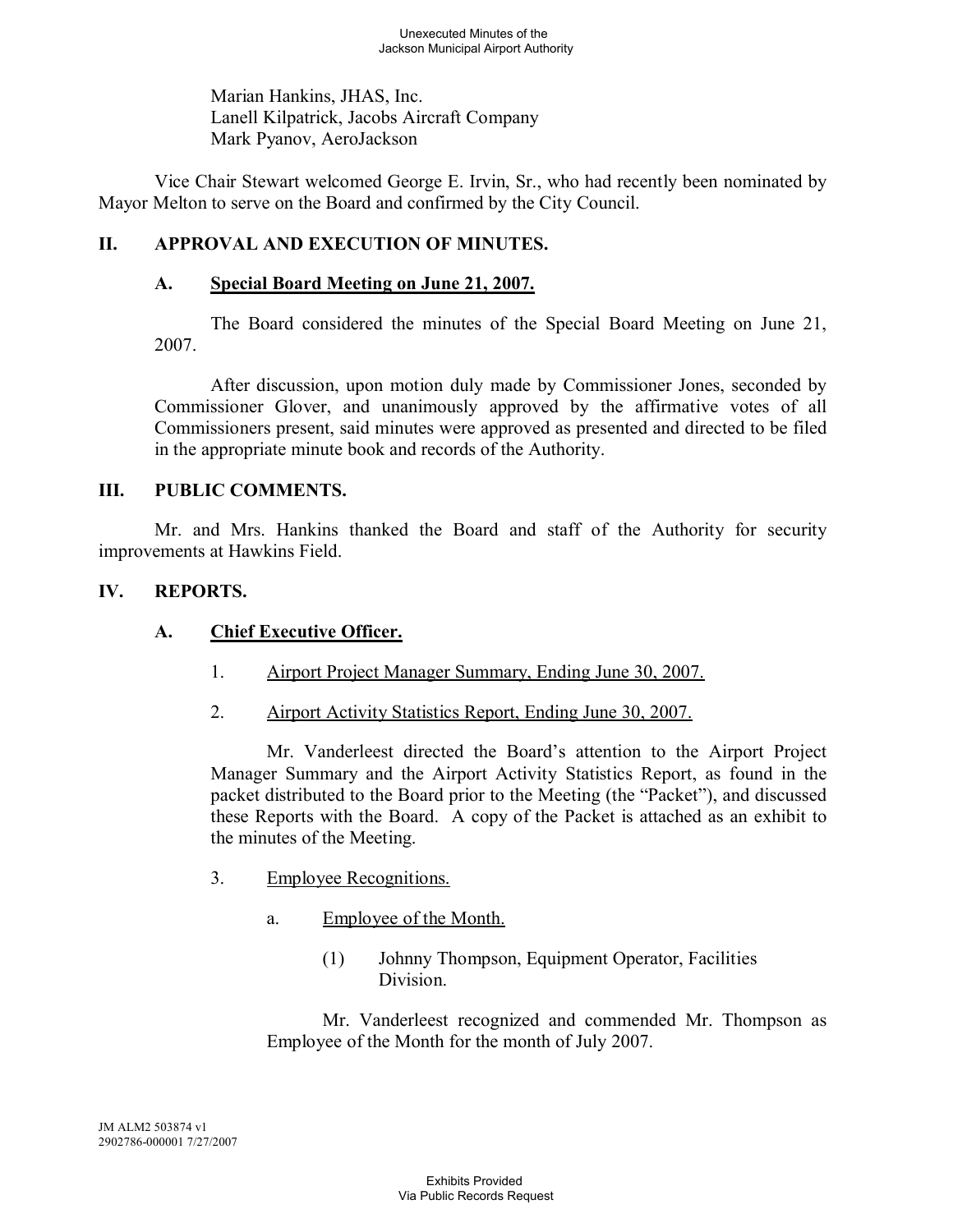# b. AAAE ATSI Training Certificates.

(1) Mancel "Pete" Carter, Mechanic, Facilities Division.

Mr. Vanderleest introduced and commended Mr. Carter for his completion of the AAAE ATSI Training Certificate for Achievement of **Excellence** 

#### 4. Flowood Annexation.

Mr. Vanderleest advised the Board that Mr. Moore, Mr. Wagner and Mr. Vanderleest met with Mayor Rhoads and other representatives of the City of Flowood on Thursday afternoon, July 19, 2007. As a result of that conversation, the Board of Aldermen of Flowood and Mayor Rhoads have expressed a willingness to work with the Authority on common zoning and development guidelines for the two areas at Jackson-Evers International Airport ("JEIA") which Flowood has expressed an interest in annexing. If an agreement can be reached on common zoning and development guidelines, the City of Flowood is willing to consider dropping its effort to annex those portions of JEIA. Mr. Vanderleest said that he would advise the Board of further developments in this matter

#### **B. Attorney.**

Mr. Moore said that he had nothing to report at this time.

## **V. ACTION ITEMS.**

## **A. Financial Matters.**

- 1. Financial Reports for June 2007: Accept.
- 2. Claims Docket for June 2007: Approve.

Mr. Vanderleest discussed with the Board the (i) financial reports for the Authority for the month of June 2007, as found in the Packet, and the (ii) Claims Docket for the Authority for the month of June 2007, as set out in the Packet.

During discussion, the Board and Mr. Vanderleest also discussed the Financial Report for the 3<sup>rd</sup> Quarter of Fiscal Year 2007, as included in the Packet.

After discussion, upon motion duly made by Commissioner Jones, seconded by Commissioner Glover, and unanimously approved by the affirmative votes of all Commissioners present, the Board adopted the following resolution.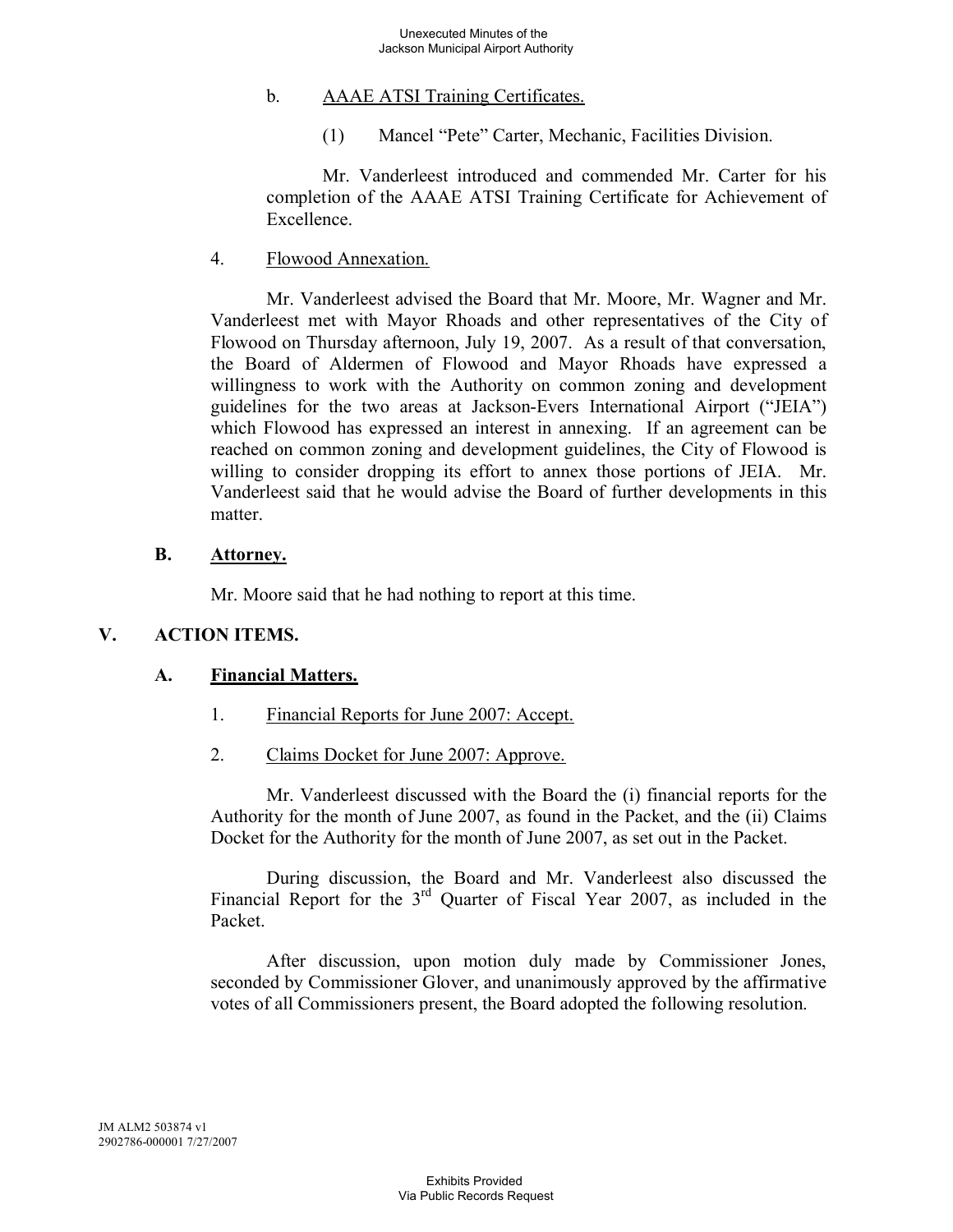### **RESOLUTION ACCEPTING FINANCIAL REPORTS FOR JUNE 2007 AND APPROVING AND AUTHORIZING PAYMENT OF CLAIMS DOCKET FOR JUNE 2007**

**WHEREAS**, the Board of Commissioners (the "Board") of the Jackson Municipal Airport Authority (the "Authority") has reviewed and considered (i) certain financial statements for the Authority for the month and period ending June 30, 2007 (the "Financial Reports"), and (ii) the Claims Docket of the Authority for the month of June 2007 (the "Claims"), both the Financial Reports and the Claims being (i) included in the packet distributed to the Board prior to the July 23, 2007, Regular Monthly Meeting of the Board and (ii) incorporated herein by reference;

**NOW, THEREFORE, BE IT RESOLVED**, the Board hereby (i) accepts the Financial Reports and (ii) approves and authorizes payment of the Claims in the total amount of \$887,844.80.

### 3. Northwest Airlines Bankruptcy: Waive Post Bankruptcy Interest.

Mr. Vanderleest directed the Board's attention to the memorandum dated July 17, 2007, in the Packet which described this matter, and discussed this matter with the Board.

After discussion, upon motion duly made by Commissioner Irvin, seconded by Commissioner Jones, and unanimously approved by the affirmative votes of all Commissioners present, the Board adopted the following resolution.

## **RESOLUTION WAIVING AND RELEASING CLAIM AGAINST NORTHWEST AIRLINES**

**WHEREAS**, the staff of the Jackson Municipal Airport Authority (the "Authority") has advised the Board of Commissioners (the "Board") of the Authority that the staff and legal counsel of the Authority have been unable to recoup by agreement a certain claim in the amount of \$1,297.83 against Northwest Airlines ("NWA") for interest accruing on amounts owed by NWA to the Authority after the filing of NWA's bankruptcy petition (the "Claim"); and

**WHEREAS**, the staff and legal counsel of the Authority have recommended that the Board waive and release the Claim because the deadline for contesting the Claim has passed and the cost of pursuing the Claim would be greater than the amount of the Claim itself; and

**WHEREAS**, the Board has considered the foregoing and said recommendation by the staff and legal counsel of the Authority;

**NOW, THEREFORE, BE IT RESOLVED**, the Board hereby determines that it would be in the best interests of and in furtherance of the duties and responsibilities of the Authority to, and the Board hereby does, waive and release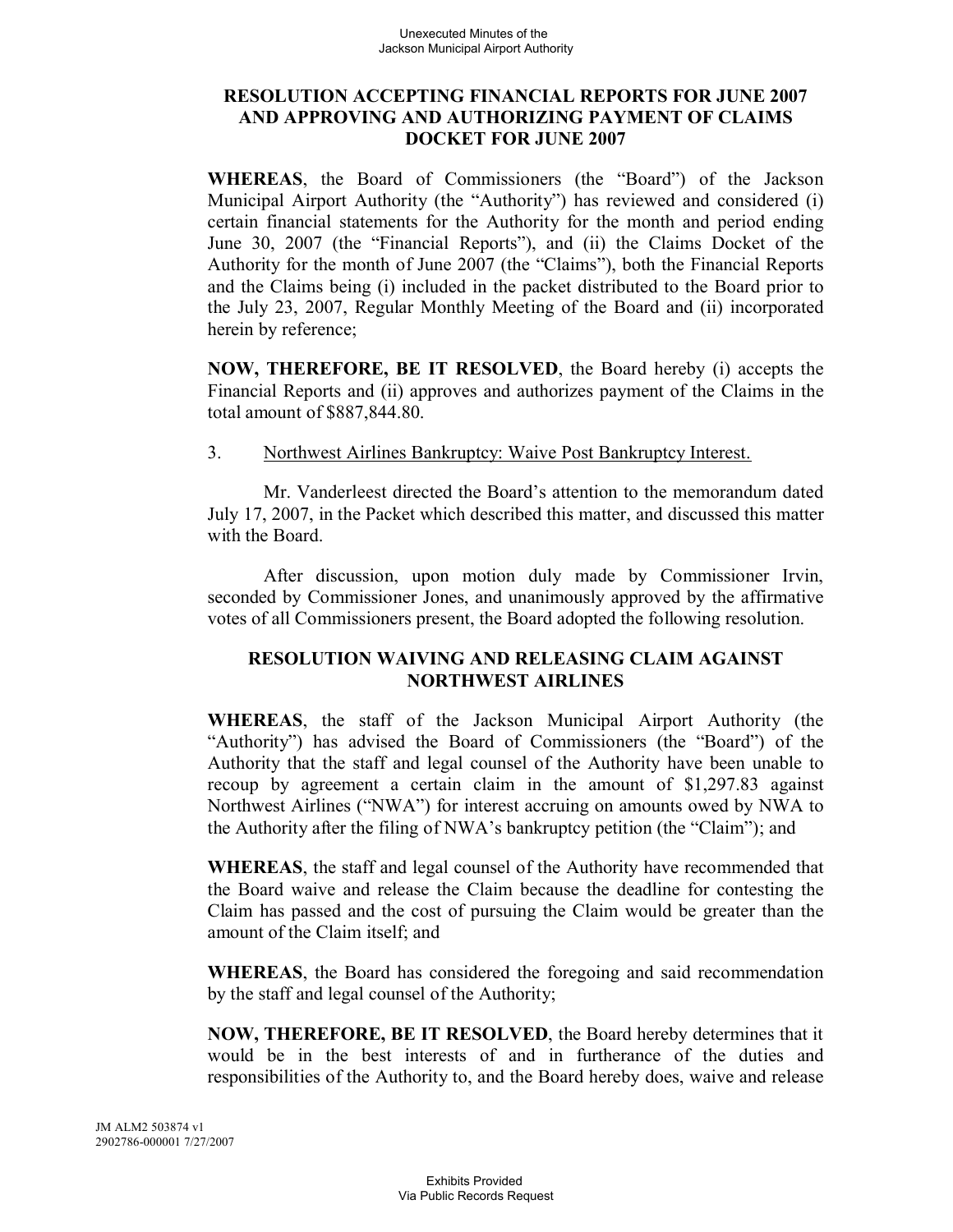the Claim against NWA, and in connection therewith, the Chief Executive Officer of the Authority is authorized and directed to execute all documents necessary and appropriate to accomplish the foregoing, said documents to be in such form and to contain such terms and conditions as may be deemed appropriate by said Chief Executive Officer, as evidenced by his execution thereof.

### **B. Service Agreements.**

- 1. Agreement with GCR & Associates for FIDS Maintenance, JEIA: Approve Agreement.
- 2. Agreements with Datamaxx Applied Technologies, Inc. for NCIC Services, JEIA: Approve Agreements.
- 3. Agreements with Discrete Wireless, Inc. for GPS Service, JEIA: Approve Agreement.
- 4. Agreement with Convergent Strategies Consulting, Inc. for Unlicensed Wireless System Implementation, JEIA: Approve Agreement.

Mr. Vanderleest directed the Board's attention to the memoranda in the Packet which described each of the matters set out above, and discussed each of these matters with the Board.

After discussion, upon motion duly made by Commissioner Glover, seconded by Commissioner Irvin, and unanimously approved by the affirmative votes of all Commissioners present, the Board adopted the following resolution.

### **RESOLUTION APPROVING AND AUTHORIZING CERTAIN ACTIONS WITH RESPECT TO CERTAIN SERVICE AGREEMENTS**

**WHEREAS**, the staff of the Jackson Municipal Airport Authority (the "Authority") has recommended that the Board of Commissioners (the "Board") of the Authority approve and authorize certain actions with respect to certain service agreements identified below, all as more particularly described in certain memoranda (i) included in the packet distributed to the Board prior to the July 23, 2007, Regular Monthly Meeting of the Board (separately, each a "Memorandum;" collectively, the "Memoranda") and (ii) incorporated herein by reference; and

**WHEREAS**, the Board has reviewed and considered said Memoranda and considered said recommendations by the staff of the Authority;

**NOW, THEREFORE, BE IT RESOLVED**, the Board hereby determines that it would be in the best interests of and in furtherance of the duties and responsibilities of the Authority to, and the Board hereby does, take the following actions: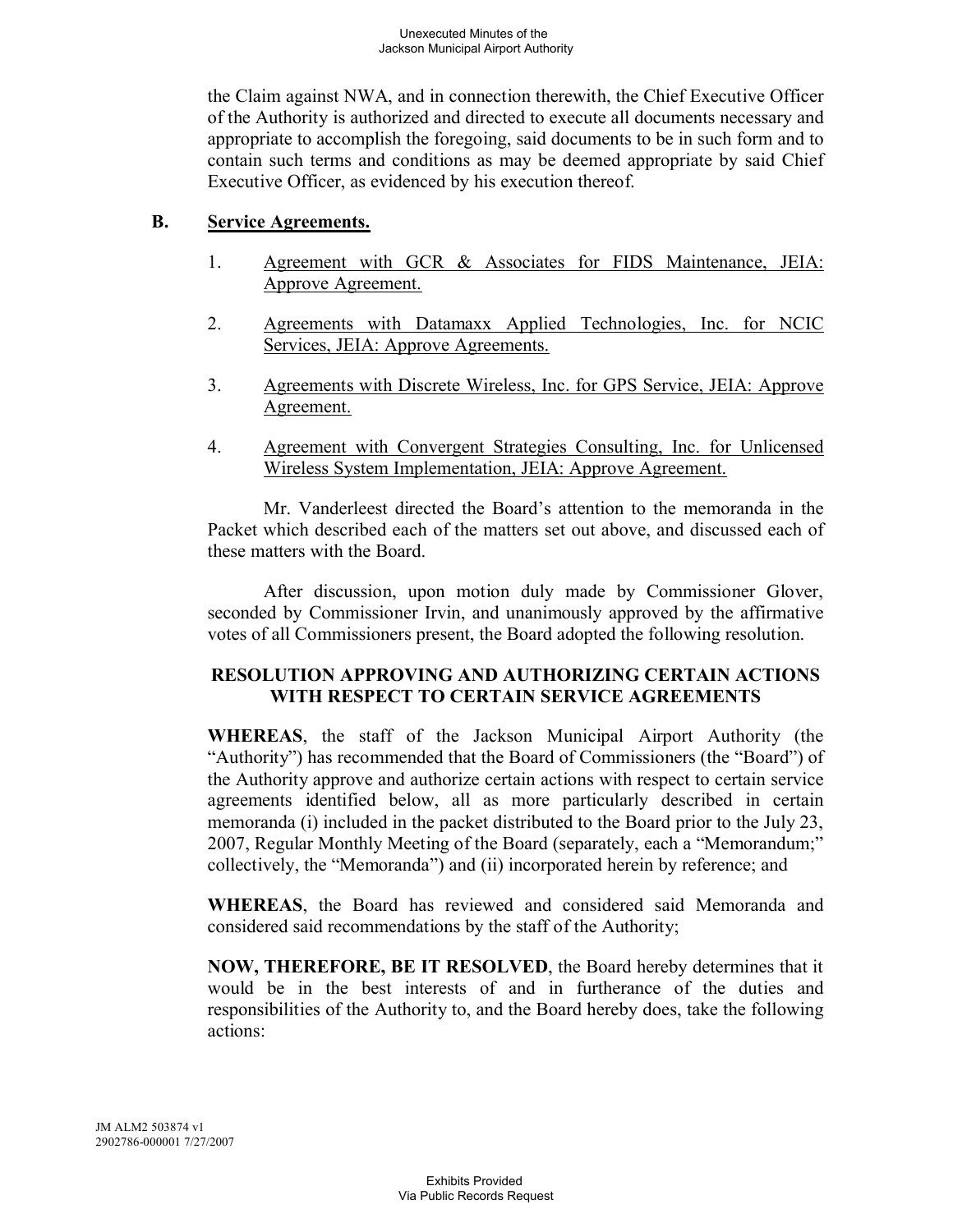- 1. The Board approves and authorizes negotiation and execution of an agreement with GCR & Associates for maintenance of the hardware and supporting software of the Flight Information Display Systems (the "FIDS Agreement"), said FIDS Agreement to be in such form and to contain such terms and conditions consistent with the Memorandum which describes this matter, as may be deemed appropriate by the Chief Executive Officer of the Authority, as evidenced by his execution thereof.
- 2. The Board approves and authorizes (i) renewal of an annual service agreement with Datamaxx Applied Technologies, Inc. ("Datamaxx") for support and repairs to the MJIC/NCIC workstation utilized by the Authority's Police Department for records checks (the "Datamaxx Renewal Agreement") and (ii) negotiation and execution of an annual service agreement with Datamaxx to procure and provide wireless MJIC/NCIC access to and from the Authority's Mobile Incident Command Post (the "Datamaxx Wireless Agreement"), said Datamaxx Renewal Agreement and Datamaxx Wireless Agreement to be in such form and to contain such terms and conditions consistent with the Memorandum which describes these matters, as may be deemed appropriate by the Chief Executive Officer of the Authority, as evidenced by his execution thereof.
- 3. The Board approves and authorizes negotiation and execution of (i) a service agreement with Discrete Wireless, Inc. ("Discrete") to provide GPS-based tracking and monitoring of the Authority's Public Safety vehicles (the "Discrete Agreement") and (ii) an agreement with a licensed dealer to purchase and install the GPS devices in Authority vehicles (the "Installation Agreement"), said Discrete Agreement and Installation Agreement to be in such form and to contain such terms and conditions consistent with the Memorandum which describes these matters, as may be deemed appropriate by the Chief Executive Officer of the Authority, as evidenced by his execution thereof.
- 4. The Board approves and authorizes negotiation and execution of an agreement with Convergent Strategies Consulting, Inc. ("CSC") to provide program management services, including vendor outreach, procurement support and implementation oversight, in connection with the providing of unlicensed wireless services at Jackson-Evers International Airport (the "CSC Agreement"), said CSC Agreement to be in such form and to contain such terms and conditions consistent with the Memorandum which describes this matter, as may be deemed appropriate by the Chief Executive Officer of the Authority, as evidenced by his execution thereof.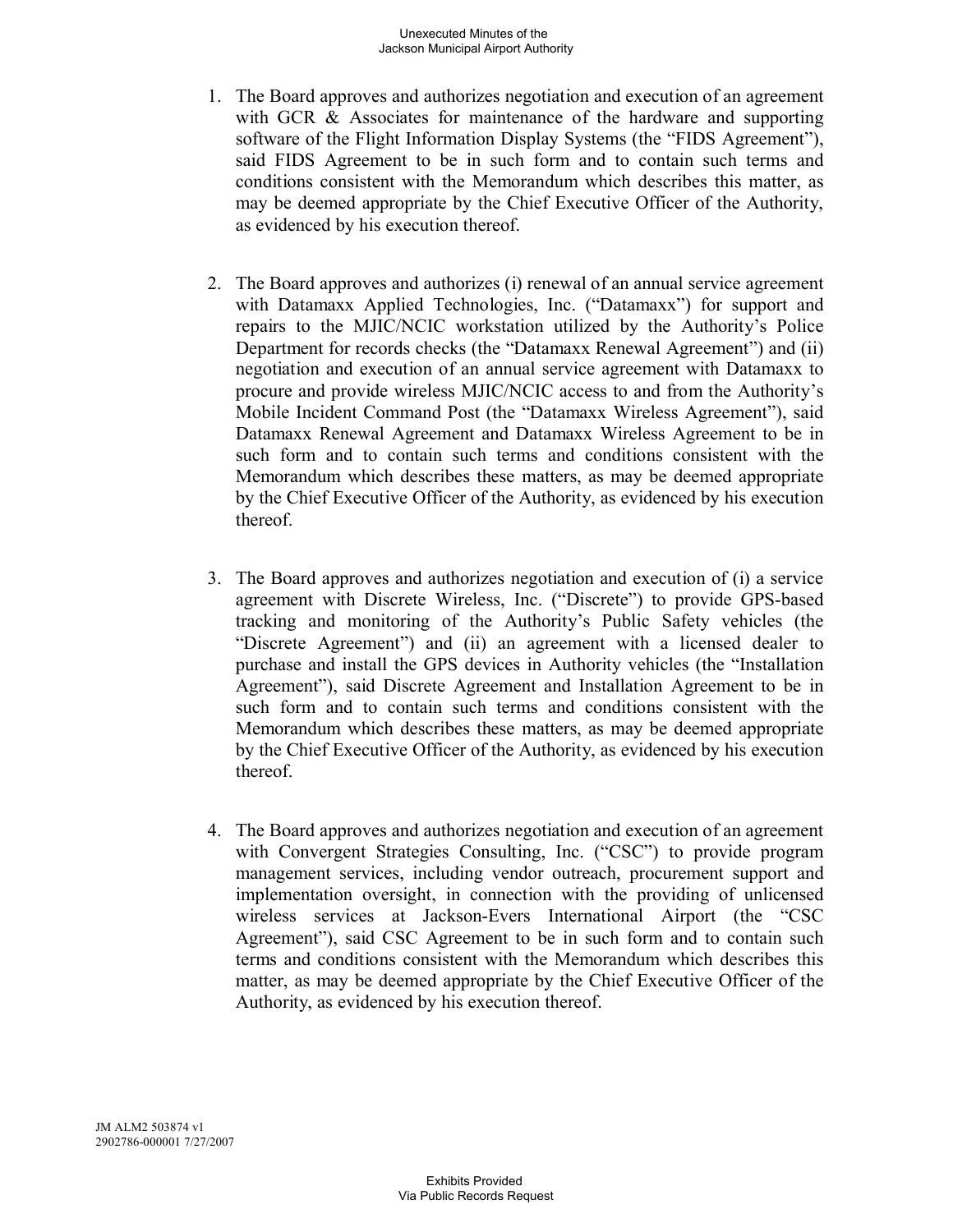## **C. Construction Projects.**

1. JMAA Project No. 045-06, Custodial Offices and Break Area Renovation, JEIA: Award Contract.

Mr. Vanderleest directed the Board's attention to the memorandum dated July 6, 2007, in the Packet which described this matter, and discussed this matter with the Board.

After discussion, upon motion duly made by Commissioner Jones, seconded by Commissioner Glover, and unanimously approved by the affirmative votes of all Commissioners present, the Board adopted the following resolution.

## **RESOLUTION AWARDING CONTRACT FOR PROJECT NO. 045-06, CUSTODIAL OFFICES AND BREAK AREA RENOVATION, JACKSON-EVERS INTERNATIONAL AIRPORT**

**WHEREAS**, after publication of an advertisement for bids in accordance with applicable law, the Jackson Municipal Airport Authority (the "Authority") received four (4) bids for custodial offices and break area renovation at Jackson-Evers International Airport (the "Project"), said bids being set out in that certain Bid Tabulation Form dated June 19, 2007, (i) included in the packet distributed to the Board prior to the July 23, 2007, Regular Monthly Meeting of the Board (the "Bid Tabulation Form") and (ii) incorporated herein by reference; and

**WHEREAS**, as shown on the Bid Tabulation Form, the lowest bid for the Project was submitted by Dixon Interior Finishing ("Dixon") in the total amount of \$157,028.00 for the Base Bid and Alternate No. 1 (the "Bid"); and

**WHEREAS**, the staff of the Authority and Canizaro Cawthon Davis ("CCD"), the design consultant for the Project, have advised the Board of Commissioners (the "Board") of the Authority that the Bid submitted by Dixon was in compliance with the Project bid requirements, and have recommended that the Board award the contract for the Project to Dixon for submission of the lowest and best bid for the Project; and

**WHEREAS**, the Board has reviewed the Bid Tabulation Form, and considered said recommendation by the staff of the Authority and CCD;

**NOW, THEREFORE, BE IT RESOLVED**, the Board hereby determines that it would be in the best interests of and in furtherance of the duties and responsibilities of the Authority to, and the Board hereby does: (i) accept the Bid by Dixon as the lowest and best bid for the Project and (ii) authorize and direct the Chief Executive Officer and representatives of the Authority to negotiate and execute an agreement with Dixon to accomplish the Project, said agreement to be in such form and to contain such terms and conditions consistent with the Bid and Project bid requirements as deemed appropriate by the Chief Executive Officer of the Authority, as evidenced by his execution thereof.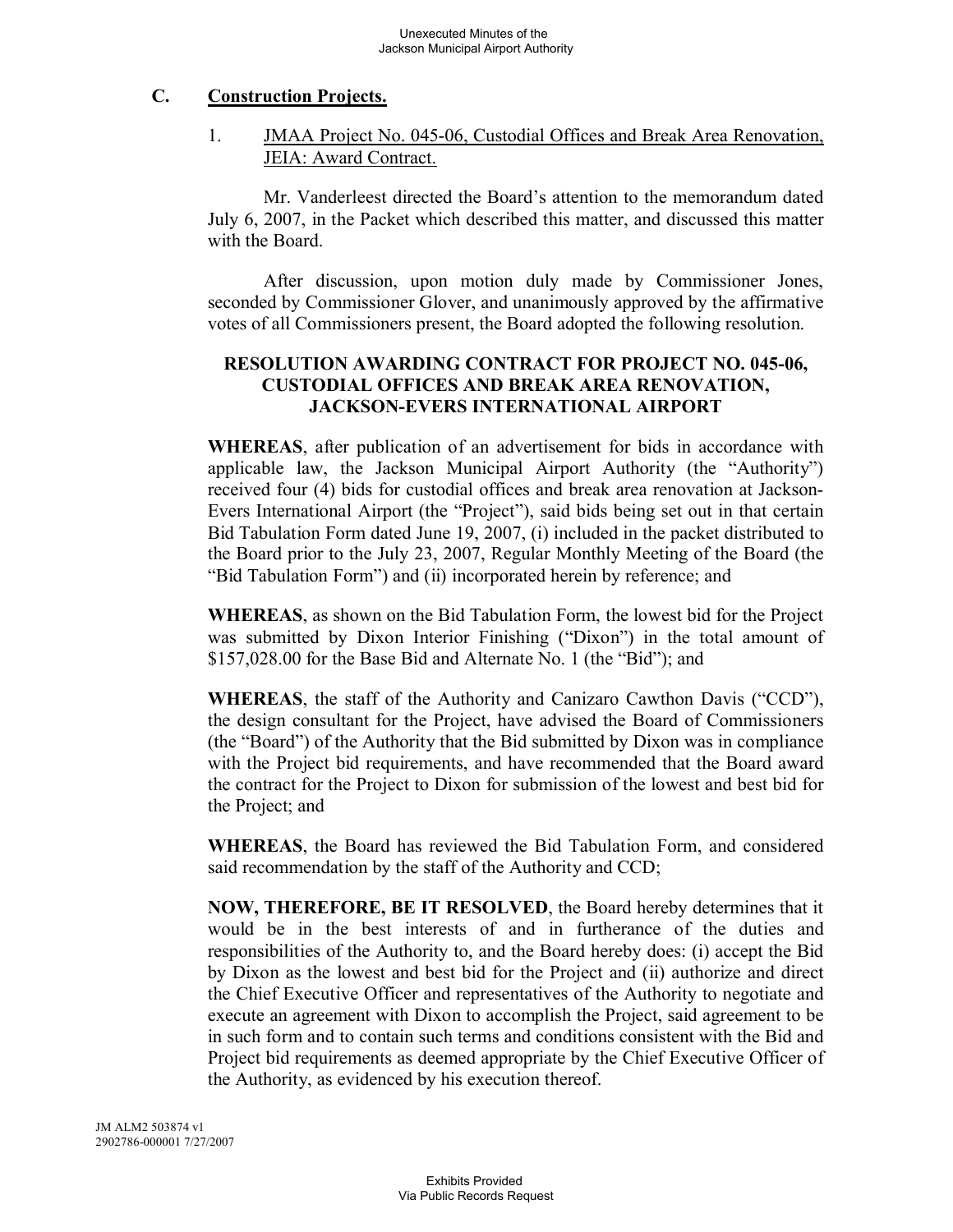- 2. JMAA Project No. 047-06, Contract No. 047-06-303, Employee and Rental Car Parking Rehabilitation, JEIA: Approve Change Order No. 2.
- 3. JMAA Project No. 018-06, Contract No. 018-06-247, Landscaping for Parking Garage, JEIA: Approve Change Order No. 5.
- 4. JMAA Project No. 005-05, Contract No. 005-05-220, Parking Garage Expansion, JEIA: Approve Change Order No. 14.

Mr. Vanderleest directed the Board's attention to the memoranda in the Packet which described the matters set out above, and discussed these matters with the Board.

After discussion, upon motion duly made by Commissioner Glover, seconded by Commissioner Irvin, and unanimously approved by the affirmative votes of all Commissioners present, the Board adopted the following resolution.

#### **RESOLUTION APPROVING AND AUTHORIZING CERTAIN CHANGE ORDERS TO CERTAIN CONSTRUCTION PROJECTS**

**WHEREAS**, the staff of the Jackson Municipal Airport Authority (the "Authority") has recommended that the Board of Commissioners (the "Board") of the Authority approve and authorize execution and accomplishment of certain change orders to certain construction contracts identified below, all as more particular described in certain memoranda (i) included in the packet distributed to the Board prior to the July 23, 2007, Regular Monthly Meeting of the Board (separately, "Memorandum;" collectively, "Memoranda") and (ii) incorporated herein by reference; and

**WHEREAS**, the Board has reviewed and considered said Memoranda and considered said recommendations by the staff of the Authority;

**NOW, THEREFORE, BE IT RESOLVED**, the Board hereby determines that it would be in the best interests of and in furtherance of the duties and responsibilities of the Authority to, and the Board hereby does, take the following actions:

- 1. The Board approves and authorizes execution and accomplishment of Change Order No. 2 to Contract No. 047-06-303 with Clear River Construction Company, Inc. for rehabilitation of the employee and rental car parking lots at Jackson-Evers International Airport, as more particularly described in the Memorandum dated July 6, 2007, relating to this matter and the attachments thereto.
- 2. The Board approves and authorizes execution and accomplishment of Change Order No. 5 to Contract No. 018-06-247 with Love Irrigation, Inc. for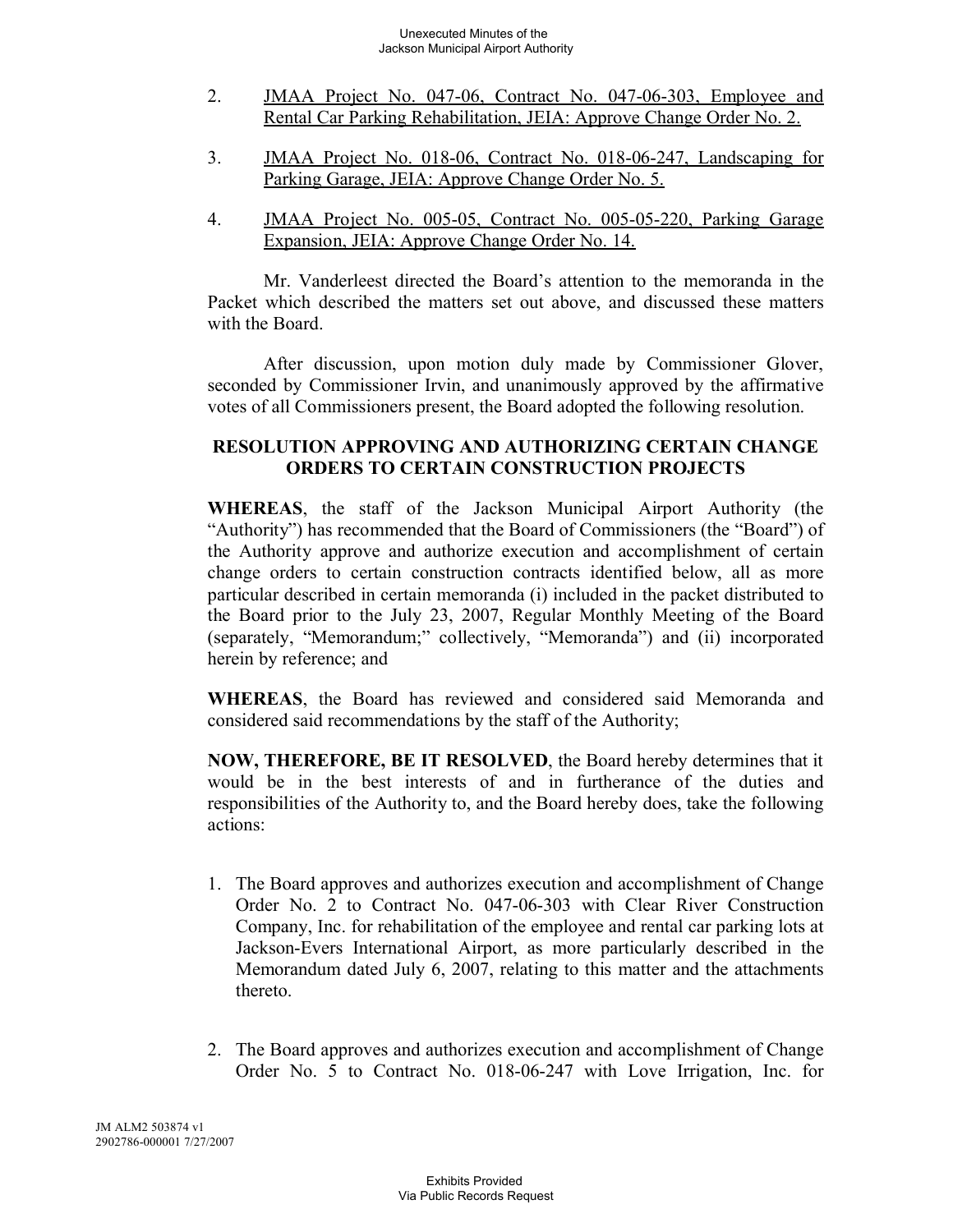landscaping and related services in connection with the parking garage at Jackson-Evers International Airport, as more particularly described in the Memorandum dated July 6, 2007, relating to this matter and the attachments thereto.

3. The Board approves and authorizes execution and accomplishment of Change Order No. 14 to Contract No. 005-05-220 with Yates/Brashears for expansion of the parking garage at Jackson-Evers International Airport, as more particularly described in the Memorandum dated July 6, 2007, relating to this matter and the attachments thereto.

### **D. Procurements.**

1. JMAA Project No. 008-07, Purchase of Runway Sweeper for Hawkins Field, HKS: Award Contract.

Mr. Vanderleest directed the Board's attention to the memorandum dated July 6, 2007, in the Packet which described this matter, and discussed this matter with the Board.

After discussion, upon motion duly made by Commissioner Irvin, seconded by Commissioner Glover, and unanimously approved by the affirmative votes of all Commissioners present, the Board adopted the following resolution.

## **RESOLUTION AWARDING CONTRACT FOR PROJECT NO. 008-07, PURCHASE OF RUNWAY SWEEPER**

**WHEREAS**, after publication of an advertisement for bids in accordance with applicable law, the Jackson Municipal Airport Authority (the "Authority") received one (1) bid for purchase of a runway sweeper for Hawkins Field (the "Runway Sweeper"), said bid being set out in that certain Bid Tabulation Form dated June 25, 2007, which is (i) included in the packet distributed to the Board prior to the July 23, 2007, Regular Monthly Meeting of the Board (the "Bid Tabulation Form") and (ii) incorporated herein by reference; and

**WHEREAS**, as shown on the Bid Tabulation Form, the only bid for the Runway Sweeper was submitted by Ingram Equipment Company, LLC ("Ingram") in the lump sum amount of \$84,945.00 (the "Bid"); and

**WHEREAS**, the staff of the Authority has advised the Board that said Bid submitted by Ingram was compliant with the bid requirements for the Runway Sweeper, and has recommended that the Board award the contract for the Runway Sweeper to Ingram for submission of the lowest and best bid for the Runway Sweeper; and

**WHEREAS**, the Board has reviewed the Bid Tabulation Form and considered said recommendation by the staff of the Authority;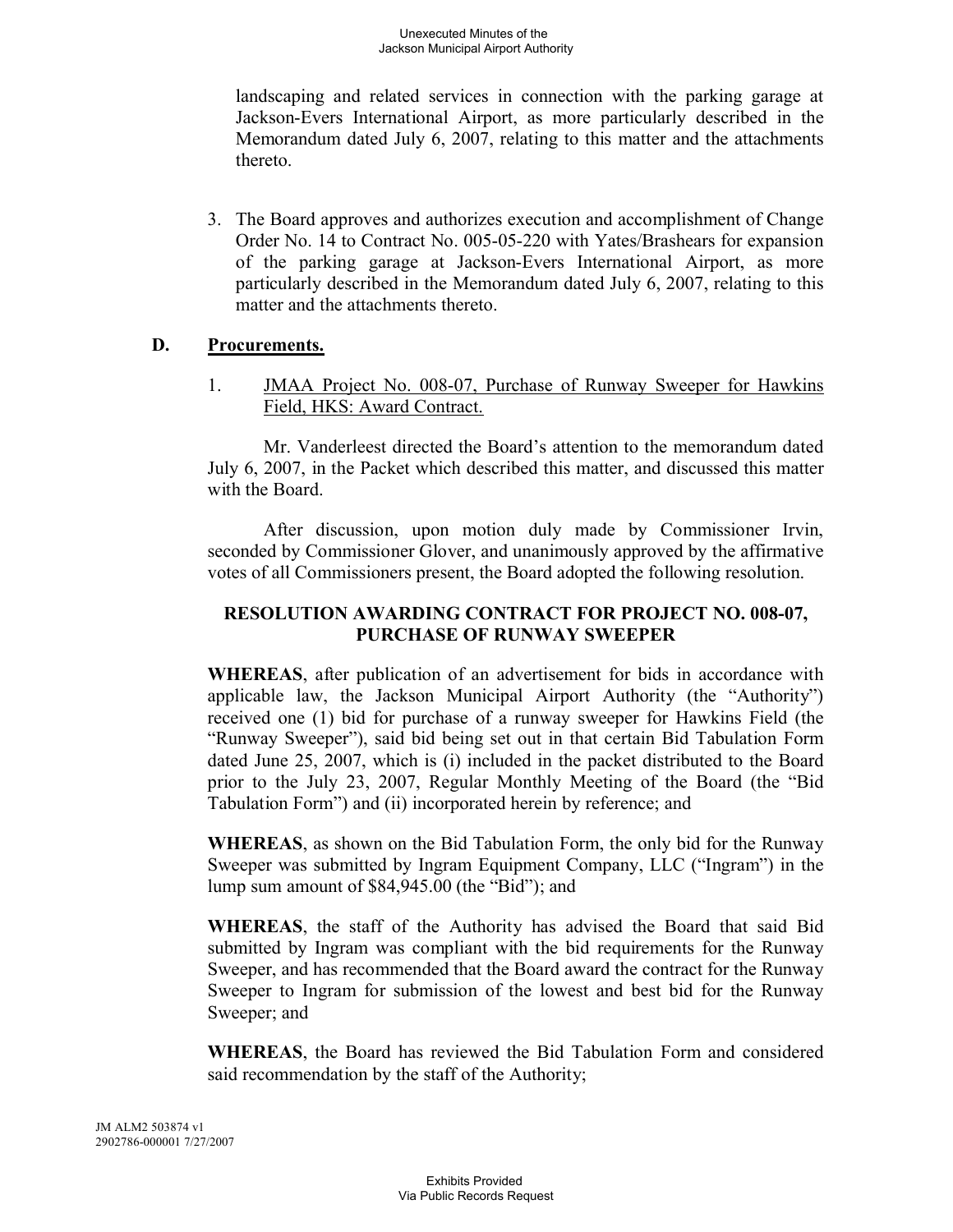**NOW, THEREFORE, BE IT RESOLVED**, the Board hereby determines that it would be in the best interests of and in furtherance of the duties and responsibilities of the Authority to, and the Board hereby does: (i) accept the Bid by Ingram as the lowest and best bid for the Runway Sweeper, and (ii) authorize and direct the Chief Executive Officer and representatives of the Authority to negotiate and execute an agreement with Ingram to purchase the Runway Sweeper, said agreement to be in such form and to contain such terms and conditions consistent with the Bid and bid requirements for the Runway Sweeper, as deemed appropriate by the Chief Executive Officer of the Authority, as evidenced by his execution thereof.

- 2. **JMAA Project No. 012-07, Purchase of Wide Format Printer, Copier and** Scanner System, JMAA: Authorization to Advertise for Bids.
- 3. JMAA Project No. 043-06, Main Deck Loader Auxiliary Equipment Purchase, JEIA: Authorization to Advertise for Bids.

Mr. Vanderleest directed the Board's attention to the memoranda in the Packet which described the matters set out above, and discussed these matters with the Board.

After discussion, upon motion duly made by Commissioner Irvin, seconded by Commissioner Jones, and unanimously approved by the affirmative votes of all Commissioners present, the Board adopted the following resolution.

# **RESOLUTION APPROVING AND AUTHORIZING ADVERTISEMENTS FOR BIDS FOR CERTAIN PROJECTS**

**WHEREAS**, the staff of the Jackson Municipal Airport Authority (the "Authority") has recommended that the Board of Commissioners (the "Board") of the Authority approve and authorize publication of an advertisement for bids for the purchase of (i) a wide format printer, copier and scanner system, identified as Project No. 012-07 and (ii) certain ground support equipment to be used in conjunction with the newly acquired Main Deck Loader, identified as Project No. 043-06 (collectively, the "Projects"), all as more particularly described in certain memoranda dated July 11 and July 12, 2007, respectively, (i) included in the packet distributed to the Board prior to the July 23, 2007, Regular Monthly Meeting of the Board (separately, "Memorandum;" collectively, "Memoranda") and (ii) incorporated herein by reference; and

**WHEREAS**, the Board has reviewed said Memoranda and considered said recommendations by the staff of the Authority;

**NOW, THEREFORE, BE IT RESOLVED**, the Board hereby determines that it would be in the best interests of and in furtherance of the duties and responsibilities of the Authority to, and the Board hereby does, approve and authorize publication of advertisements for bids for the Projects.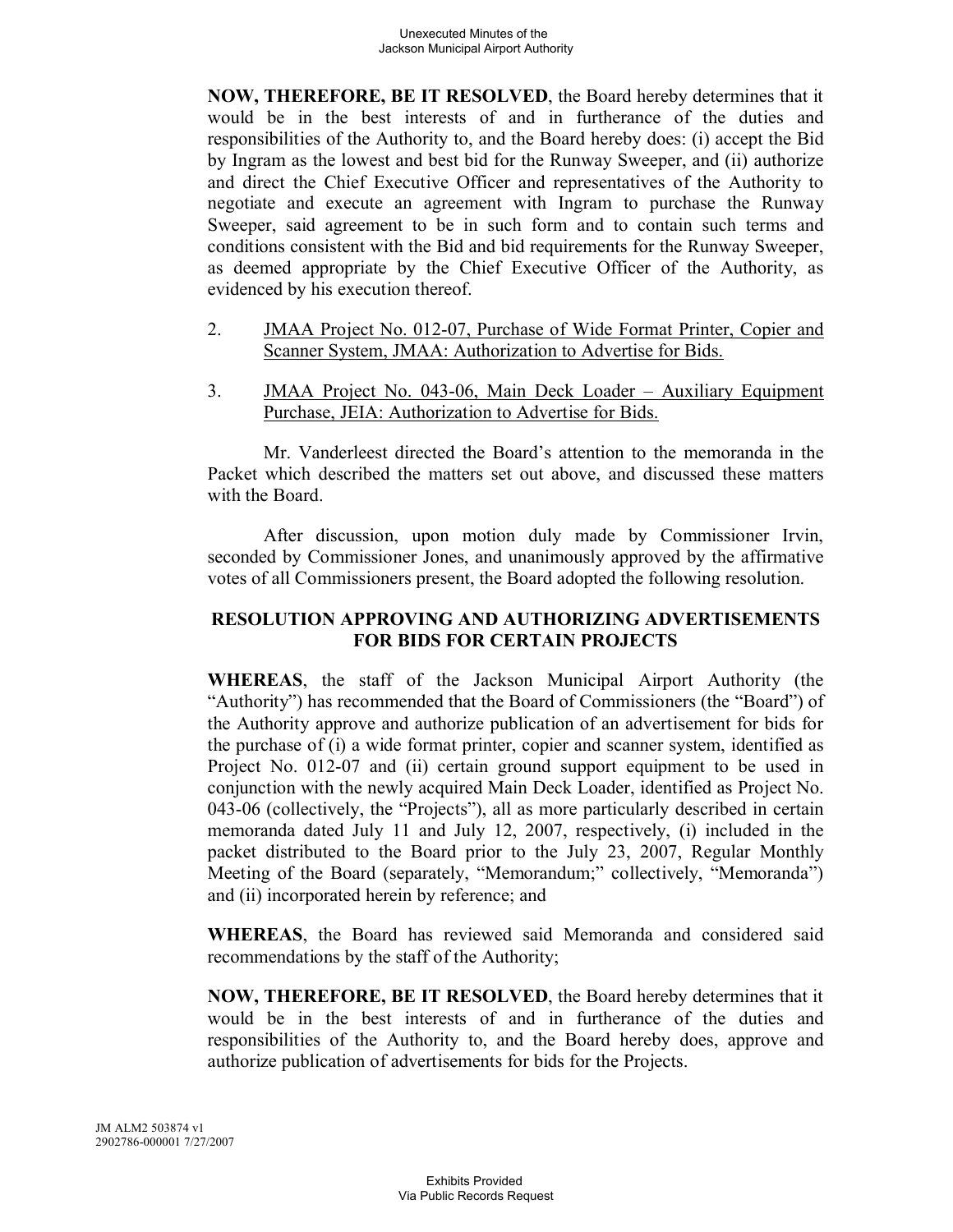### **E. Lease Agreements.**

There was no discussion or action regarding leases at the Meeting.

### **F. Grants.**

There was no discussion or action regarding grants at the Meeting.

## **G. Other Matters.**

1. JMAA Project No. 050-06, Community Air Service Development, JEIA: Approve Promotional Agreement.

Mr. Vanderleest directed the Board's attention to the memorandum dated July 19, 2007, in the Packet which described this matter, and discussed this matter with the Board.

After discussion, upon motion duly made by Commissioner Irvin, seconded by Commissioner Glover, and unanimously approved by the affirmative votes of all Commissioners present, the Board adopted the following resolution.

## **RESOLUTION APPROVING AND AUTHORIZING PROMOTIONAL AGREEMENT WITH CONTINENTAL AIRLINES, INC.**

**WHEREAS**, the Jackson Municipal Airport Authority (the "Authority") previously applied for and was awarded a grant from the U. S. Department of Transportation under the Small Community Air Service Development Program to attract and support new nonstop jet service from Jackson-Evers International Airport to Newark/Liberty International Airport ("NLIA") in Newark, New Jersey (the "Service"); and

**WHEREAS**, Continental Airlines, Inc. ("Continental") has previously announced its intention to provide the Service, beginning on or about September 5, 2007, subject to certain additional incentives to promote the Service; and

**WHEREAS**, in addition to all other incentives, the staff of the Authority has recommended that the Board approve and authorize negotiation and execution of a promotional agreement with Continental under the Authority's Cooperative Promotional Program, whereby the Authority will expend up to \$75,000.00 to promote the Service (the "Promotional Agreement"), all as more particularly described in that certain memorandum dated July 19, 2007, (i) included in the packet distributed to the Board prior to the July 23, 2007, Regular Monthly Meeting of the Board (the "Memorandum"), and (ii) incorporated herein by reference ; and

**WHEREAS**, the Board has reviewed the Memorandum and considered said recommendation by the staff of the Authority;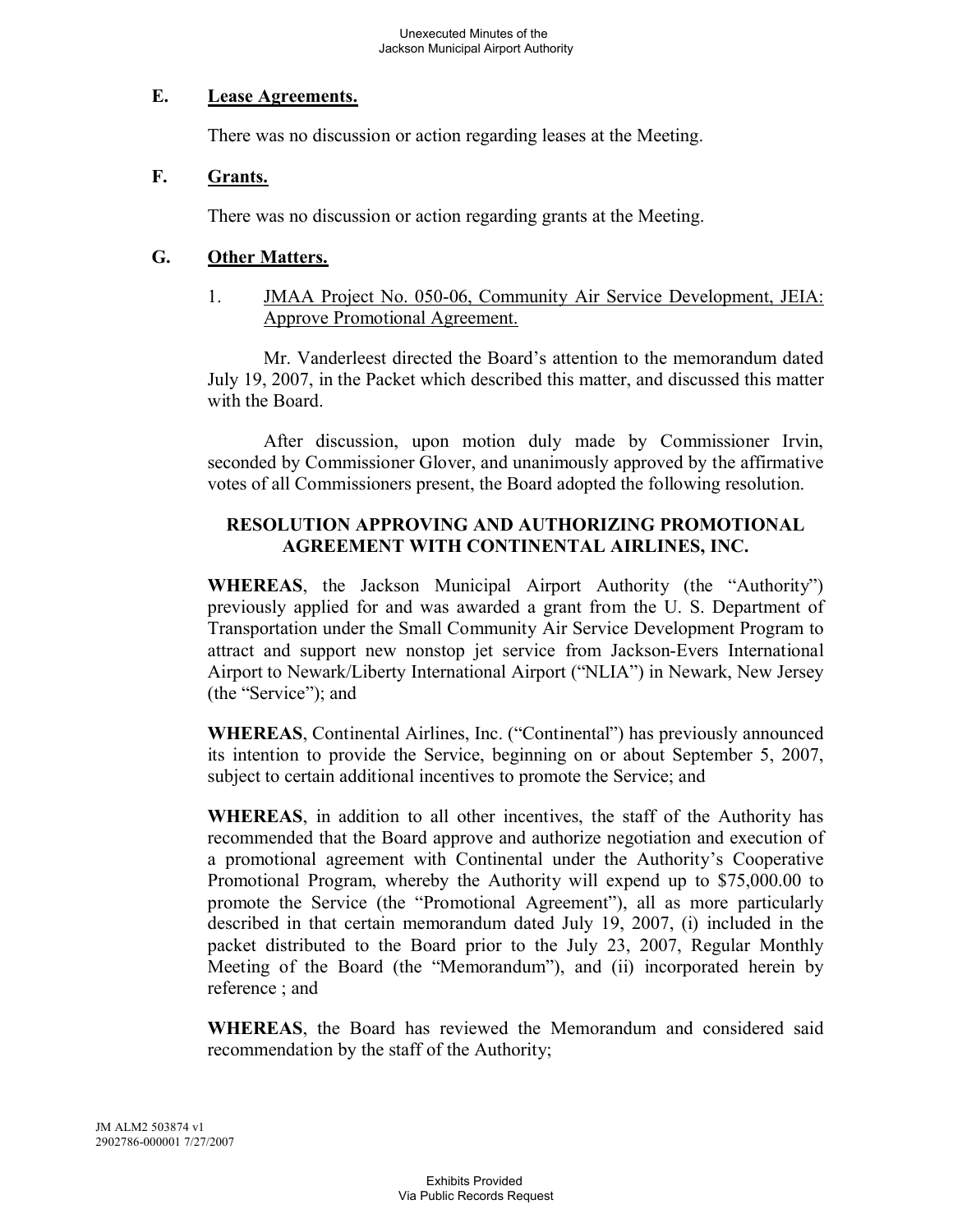**NOW, THEREFORE, BE IT RESOLVED**, the Board hereby determines that it would be in the best interests of and in furtherance of the duties and responsibilities of the Authority to, and the Board hereby does, approve and authorize negotiation and execution of the Promotional Agreement with Continental, said Promotional Agreement to be in such form and to contain such terms and conditions consistent with the Memorandum and the foregoing as may be deemed appropriate by the Chief Executive Officer of the Authority, as evidenced by his execution thereof.

#### 2. Sale of Surplus Equipment, JEIA: Approve Sale.

Mr. Vanderleest directed the Board's attention to the memorandum dated July 23, 2007, in the Packet which described this matter, and discussed this matter with the Board.

After discussion, upon motion duly made by Commissioner Irvin, seconded by Commissioner Jones, and unanimously approved by the affirmative votes of all Commissioners present, the Board adopted the following resolution.

## **RESOLUTION DECLARING CERTAIN EQUIPMENT TO BE SURPLUS AND AUTHORIZING TRANSFER OF SAID EQUIPMENT TO THE CITY OF HICKORY, MISSISSIPPI**

**WHEREAS**, the staff of the Jackson Municipal Airport Authority (the "Authority") has advised the Board of Commissioners (the "Board") of the Authority that a certain Ford 6640 Power Star SL Tractor Serial Number BD 78898, and mower attachment (collectively, the "Equipment"), as more particularly described in that certain memorandum dated July 23, 2007, which is (i) included in the packet distributed to the Board prior to the July 23, 2007, Regular Monthly Meeting of the Board (the "Memorandum"), and (ii) incorporated herein by reference, are no longer needed by the Authority for the conduct of its business and should be declared surplus, and has further advised the Board that the City of Hickory, Mississippi (the "City"), has expressed a need for the Equipment and a willingness to pay a nominal amount to the Authority for said Equipment, as set out in the Memorandum; and

**WHEREAS**, the Board has reviewed the Memorandum and considered said recommendation by the staff of the Authority;

**NOW, THEREFORE, BE IT RESOLVED,** the Board hereby finds and determines that (i) the Equipment is surplus and no longer needed for Authority purposes and is not to be used in the Authority's operations; (ii) the City has expressed a need and use for the Equipment, as set out in the Memorandum; and (iii) the sale of the Equipment to the City for a nominal amount will promote and foster the development and improvement of the Authority, the community in which it is located, and the City, and the civic, social, educational, cultural, moral, economic or industrial welfare thereof; and in furtherance thereof, the Board